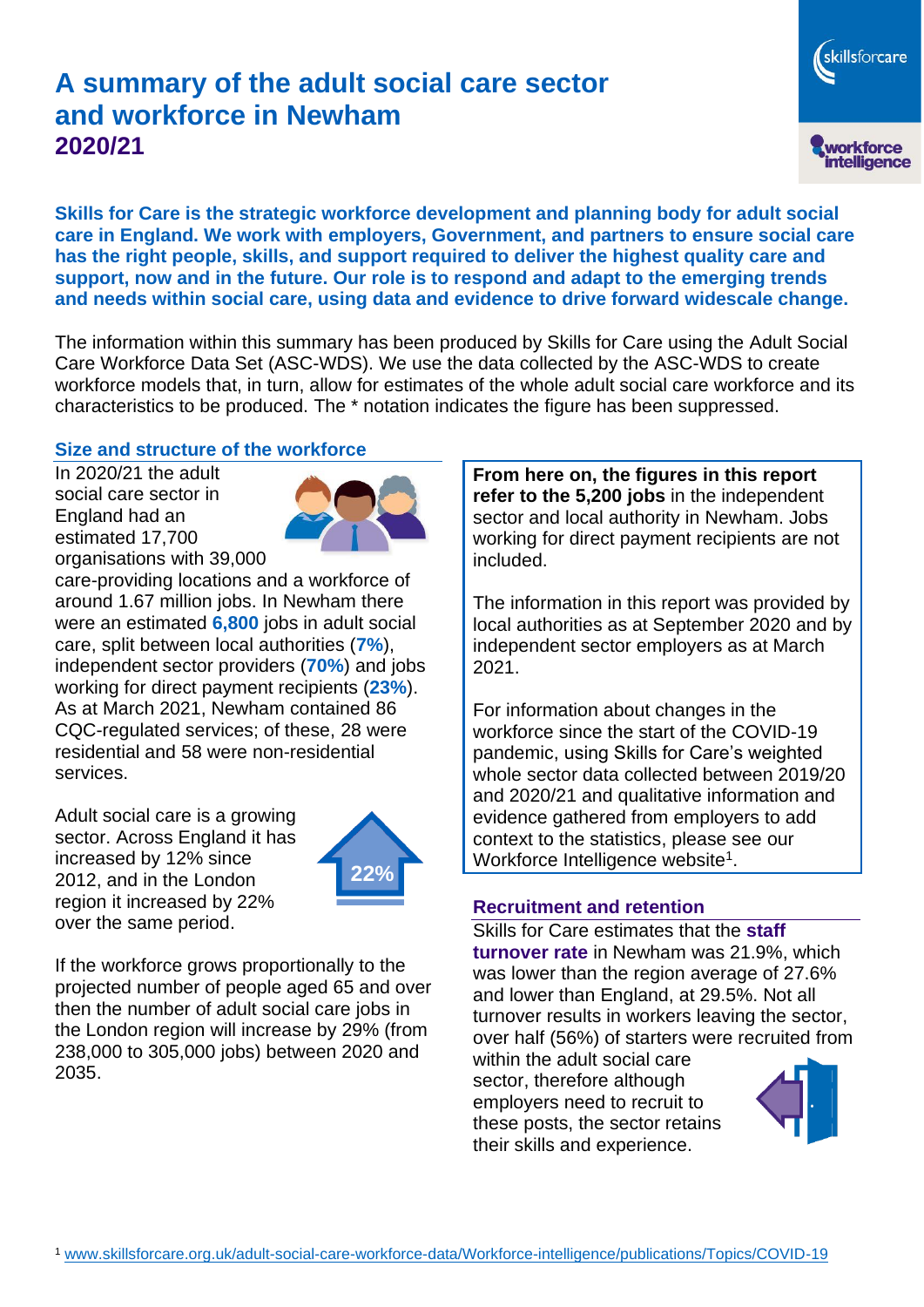Adult social care has an experienced 'core' of workers. Workers in Newham had on average **7.5 years of experience in the sector** and 86% of the workforce had been working in the sector for at least three years.

Using both workforce intelligence evidence and our links with employers and stakeholders across England, we know that recruitment and retention is one of the largest issues faced by employers. We have many resources and tools available to help, for example the 'Values-based recruitment and retention toolkit'<sup>2</sup> and 'Seeing potential: widen your talent pool'. <sup>3</sup> For more information please visit: [www.skillsforcare.org.uk/recruitment-retention](http://www.skillsforcare.org.uk/recruitment-retention)

### **Employment information**

We estimate Newham had **5,200** adult social care jobs employed in the local authority and independent sectors. These included 500 managerial roles, 200 regulated professionals, 4,100 direct care (including 3,500 care workers), and 450 othernon-care proving roles.

The average number of **sickness days** taken in the last year in Newham was 5.7, (8.5 in London and 9.5 across England). With an estimated directly employed workforce of 4,200, this would mean employers in Newham lost approximately **24,000 days to sickness in 2020/21**. In England levels of staff sickness have nearly doubled over the course of the pandemic between 2019/20 and 2020/21, in total around 6 million extra days were lost to sickness than in the year before.

Around half (52%) of the workforce in Newham were on zero-hours contracts. Around a half (55%) of the workforce usually worked full-time hours and 45% were parttime.

# **Chart 1. Proportion of workers on zero hours contracts by area**

| England | $^{\prime}$ 25% |     |     |
|---------|-----------------|-----|-----|
| London  |                 | 42% |     |
| Newham  |                 |     | 52% |

# **Workforce demographics**

The majority (77%) of the workforce in Newham were female, and the average age was 45.3 years old. Workers aged



24 and under made up 5% of the workforce and workers aged over 55 represented 23%. Given this age profile approximately 1,200 people will be reaching retirement age in the next 10 years.

Nationality varied by region, in England 83% of the workforce identified as British, while in the London region this was 63%. An estimated 61% of the workforce in Newham identified as British, 10% identified as of an EU nationality and 30% a non-EU nationality, therefore there was a higher reliance on non-EU than EU workers.

# **Pay**



Table 1 shows the full-time equivalent annual or hourly pay rate of selected job roles in Newham (area), London (region) and England. All figures

represent the independent sector as at March 2021, except social workers which represent the local authority sector as at September 2020. At the time of analysis, the National Living Wage was £8.72.

#### **Table 1. Average pay rate of selected job roles by area**

|                                 | <b>England</b> | <b>Region</b> | Area    |  |  |  |
|---------------------------------|----------------|---------------|---------|--|--|--|
| Full-time equivalent annual pay |                |               |         |  |  |  |
| Social Worker <sup>t</sup>      | £37,100        | £44,500       | £47,100 |  |  |  |
| Registered nurse                | £33,600        | £34,700       | £31,500 |  |  |  |
| Hourly pay                      |                |               |         |  |  |  |
| National Living<br>Wage         | £8.72          | £8.72         | £8.72   |  |  |  |
| Senior care worker              | £10.00         | £10.43        | £10.13  |  |  |  |
| Care worker                     | £9.29          | £9.70         | £9.59   |  |  |  |
| Support and<br>outreach         | £9.53          | £10.19        | £9.59   |  |  |  |

†Local authority social workers only.

Please note that pay varies by sector, with local authority pay generally being higher than independent sector pay.